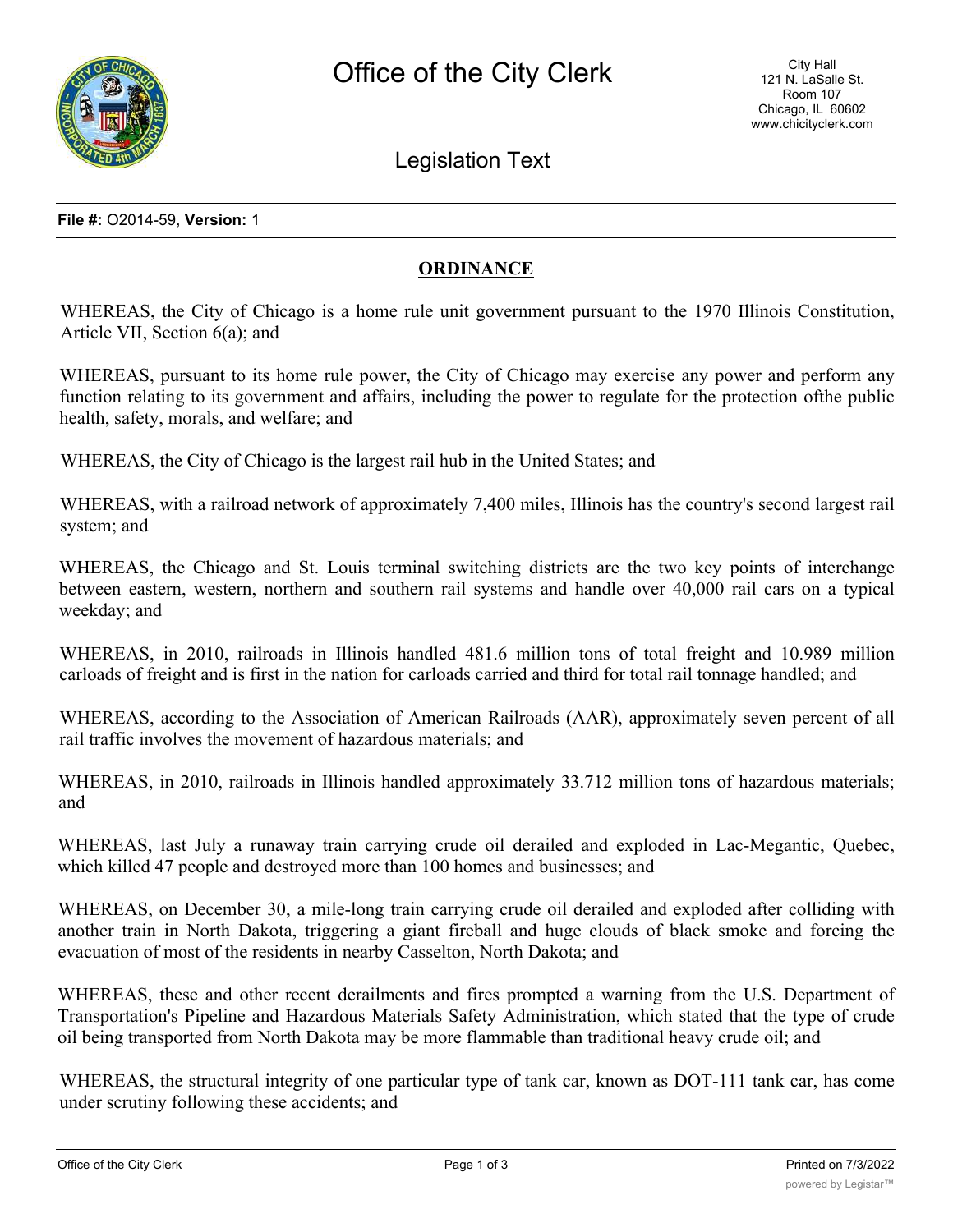WHEREAS, the National Transportation Safety Board has conducted several investigations and safety studies establishing that DOT-111 cars have a high incidence of failure during crashes - a higher rate of failure than those of pressure tank cars, such as DOT-105 or DOT-112, which have thicker shells and heads; and

WHEREAS, despite the high incidence of failure during crashes, DOT-111 cars currently comprise approximately 69% of the nation's tank car fleet; and

WHEREAS, hazardous material transported through the City of Chicago has the potential to severely impact the environment and public if inadvertently released into the environment: and

WHEREAS, the City of Chicago would assume the responsibility to provide emergency response units to manage the impact of a rail accident or derailment involving hazardous material within the city limits; and

WHEREAS, the City Council of the City of Chicago hereby finds that it is in the best interest of the public health, safety and welfare to plan, develop, and maintain a capability for a hazardous material emergency response; NOW THEREFORE

## **BE IT ORDAINED BY THE CITY COUNCIL OF THE CITY OF CHICAGO:**

SECTION 1. The above recitals are expressly incorporated herein and made part hereof as though fully set forth herein.

SECTION 2. Chapter 9-124 of the Municipal Code of Chicago is hereby amended by inserting a new Section 9 -124-500 as follows:

## **9-124-500 Railroad tank cars - hazardous material transportation fee.**

a) Definitions. For purposes of this section, the following definitions apply:

"Hazardous material" means a substance or material that the U.S. Secretary of Transportation has determined is capable of posing an unreasonable risk to health, safety, and property when transported in commerce, and has designated as hazardous under section 5103 of Federal hazardous materials transportation law, 49 U.S.C. 5103. The term includes hazardous substances, hazardous wastes, marine pollutants, elevated temperature materials, materials designated as hazardous in the Hazardous Materials Table listed and designated pursuant to 49 CFR 172.101.

"Railroad tank car" means a railroad tank car authorized to transport hazardous material under federal law.

b) No person may receive, deliver, transfer, store, handle, or otherwise transport a railroad tank car containing a hazardous material within the City of Chicago unless it has paid to the city a hazardous material transportation fee.